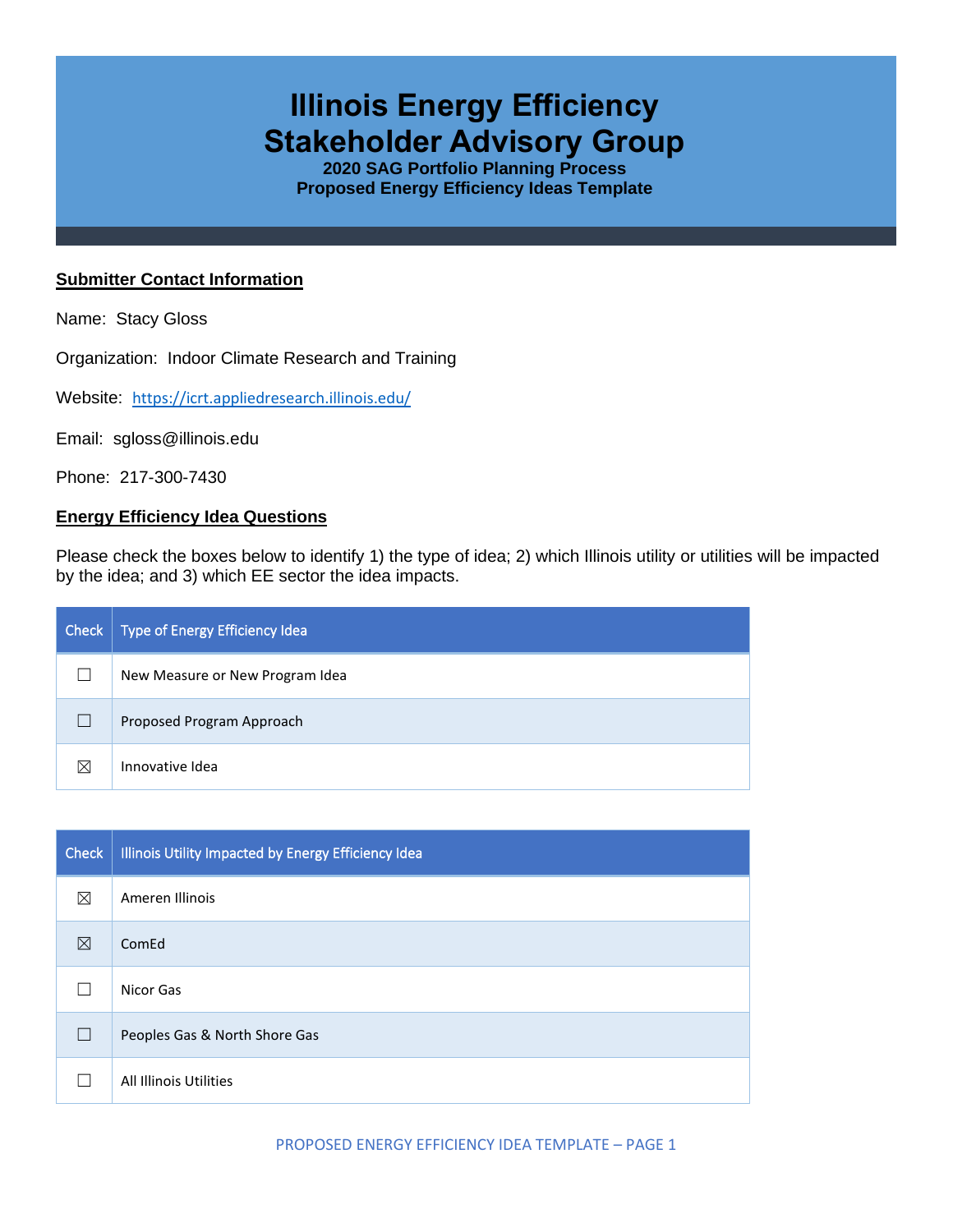| Check | <b>Energy Efficiency Sector Targeted by Energy Efficiency Idea</b>           |
|-------|------------------------------------------------------------------------------|
|       | Residential Customers – Single Family (non-income qualified/income eligible) |
|       | Residential Customers – Multifamily (non-income qualified/income eligible)   |
|       | Residential Customers – Single Family Income Qualified/Income Eligible       |
|       | Residential Customers – Multifamily Income Qualified/Income Eligible         |
|       | Small Business Customers (commercial & industrial sector)                    |
|       | Medium/Large Business Customers (commercial & industrial sector)             |
| ⊠     | Other (research & development, emerging technologies, market transformation) |

# **Additional Questions**

1. **Description of Idea:** Describe the proposed idea, including the purpose of the suggested idea and rationale. Describe whether this is an idea that could be implemented in an existing EE program, or whether the idea involves establishing a new measure or program. Please indicate whether additional research may be required before implementation.

*Questions to consider: What issue will this proposed change resolve? Will the proposed change increase participation and result in increased energy savings? Will this reduce costs? Will this increase customer satisfaction? Will this help achieve statutory goals? Will this help increase program penetration?* 

In the energy sector there is currently a lot of buzz around "electrification". "Efficiently electrifying the end use of energy could transform utilities and other industries where power is a key input, for the benefit of customers, society, and the environment," according to the Electric Power Research Institute (EPRI)<sup>1</sup>. Research is being carried out to model and evaluate electrification scenarios by organizations such as EPRI<sup>2</sup> and the National Renewable Energy Laboratory (NREL)<sup>3</sup>.

The Electrification Futures Study by NREL outlines electric technology in residential space heating and residential water heating. Residential space heating "represents the end use with the single-largest potential for electrification in the residential sector"<sup>4</sup>, and this is followed by residential water heating in terms of potential impact.

To the extent that jurisdictions within Illinois and/or residents on their own choose to pursue end-use electrification strategies, they will replace fuel-burning space and water heaters with electric systems. Promoting residential retrofit practices focused on treating the whole house as a system is an important factor to obtain maximum energy savings potential in future renewable energy adoption scenarios, where we assume that the amount of available energy on the grid will not be limitless.

<sup>3</sup> NREL. Electrification Futures Study: End-Use Electric Technology Cost and Performance Projections through 2050 <https://www.nrel.gov/docs/fy18osti/70485.pdf>

<sup>1</sup> EPRI[. https://www.epri.com/#/pages/sa/efficient-electrification?lang=en-US](https://www.epri.com/#/pages/sa/efficient-electrification?lang=en-US)

<sup>2</sup> EPRI. Electrification Scenarios for New York's Energy Future[, https://www.epri.com/#/pages/product/3002017940/](https://www.epri.com/#/pages/product/3002017940/) 

PROPOSED ENERGY EFFICIENCY IDEA TEMPLATE – PAGE 2 <sup>4</sup> NREL.<https://www.nrel.gov/docs/fy18osti/70485.pdf> Page 40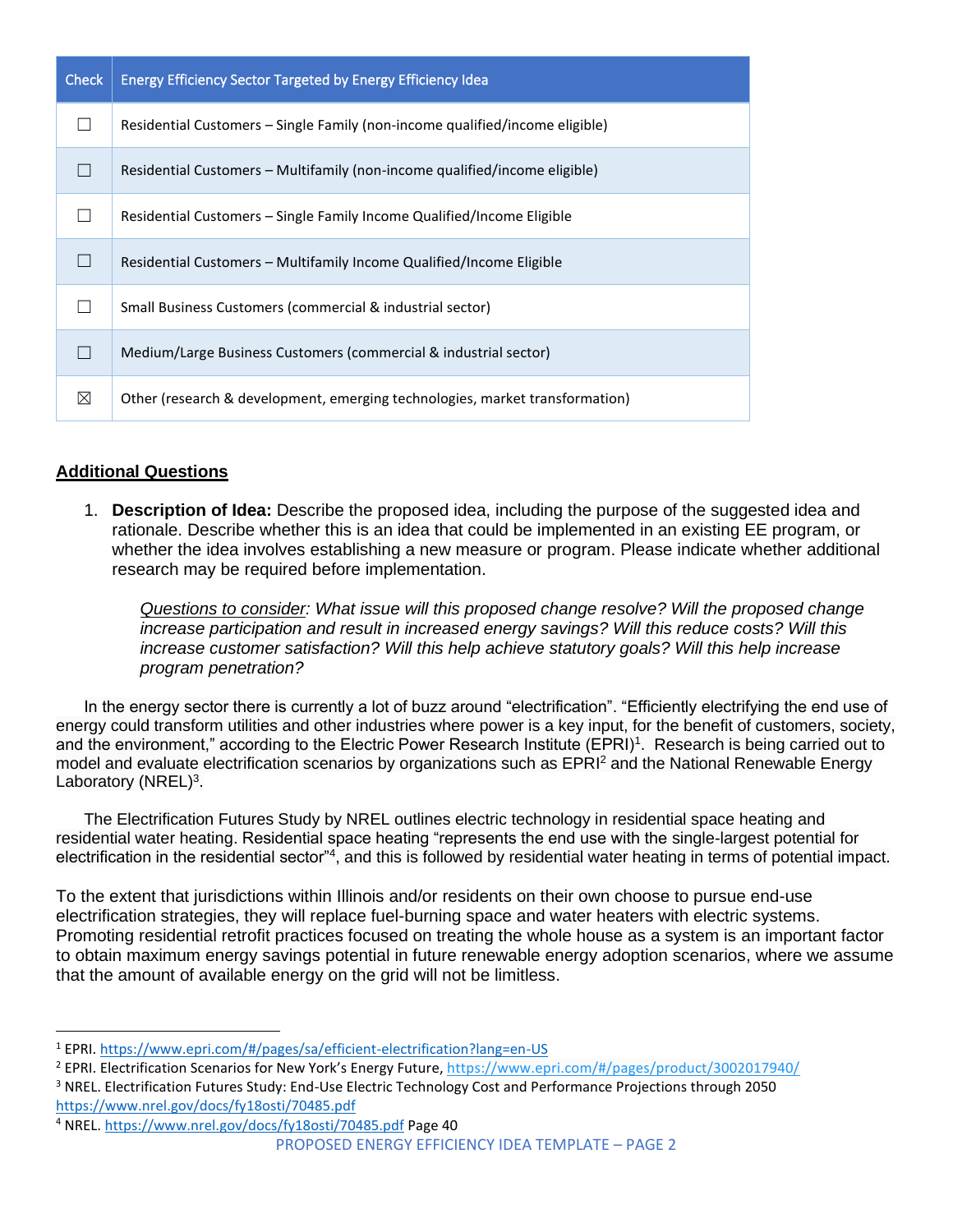We propose a pilot program to install, monitor, and evaluate costs, benefits, and necessary retrofit packages of all-electric retrofits in HVAC and water heating to deliver high performance outcomes in Illinois residences.

2. **Implementation:** How will this idea be delivered to the target market? Describe marketing strategies used to reach the target market and minimize market confusion.

This idea is to support a small pilot study on all-electric retrofits in Illinois residences. The delivery approach is to collaborate with a small subset of contractors to implement systematic all-electric retrofits incentivized by the utilities.

3. **Background:** Describe where the idea originated from, including whether this idea has been successfully implemented in other jurisdictions. Provide specific background information that will help utilities and SAG participants understand the proposed idea.

*Questions to consider: In what jurisdiction has this idea been successfully implemented? Do you have information on eligible customers, participation achieved, and/or savings achieved? Do you have access to reports describing the successful idea / program approach?* 

Certain iurisdictions such as in Vermont<sup>5</sup> and California<sup>6</sup> are pursuing electric space and water heating strategies, implementing incentives for customers that purchase heat pump heating and water heating technologies. Approaches suitable to Illinois may differ since California is cooling dominated and Vermont homes tend to not have forced air space conditioning. Cost of energy varies as well. These differences warrant further evaluation in the Illinois context.

4. **Idea Impact:** Provide additional information on the customer segment that will be targeted with the program idea, including how and why this idea will have a positive impact on customers participating in Illinois EE programs.

*Questions to consider: What level of impact will this idea have on current EE programs? How much additional market share do you estimate this change will impact?*

The impact of the research is to give customers more choice with regard to incentives on HVAC and water heating technology in the future.

5. **Duration:** Is this idea intended to be offered for the duration of the 4-year EE Plan or as a pilot measure or program?

This idea is intended as a two-year pilot study.

6. **Estimated Budget:** Provide the total estimated budget for each program year (2022 – 2025).

<sup>6</sup> Alter, Lloyd. California Utility offers rebates and incentives for going all-electric. [https://www.treehugger.com/fossil](https://www.treehugger.com/fossil-fuels/california-utility-offers-rebates-and-incentives-going-all-electric-smud.html)[fuels/california-utility-offers-rebates-and-incentives-going-all-electric-smud.html](https://www.treehugger.com/fossil-fuels/california-utility-offers-rebates-and-incentives-going-all-electric-smud.html)

<sup>&</sup>lt;sup>5</sup> Efficiency Vermont. Rebates: Heat Pump Heating and Cooling syste[m https://www.efficiencyvermont.com/rebates/list/heat-pump](https://www.efficiencyvermont.com/rebates/list/heat-pump-heating-cooling-system)[heating-cooling-system](https://www.efficiencyvermont.com/rebates/list/heat-pump-heating-cooling-system)